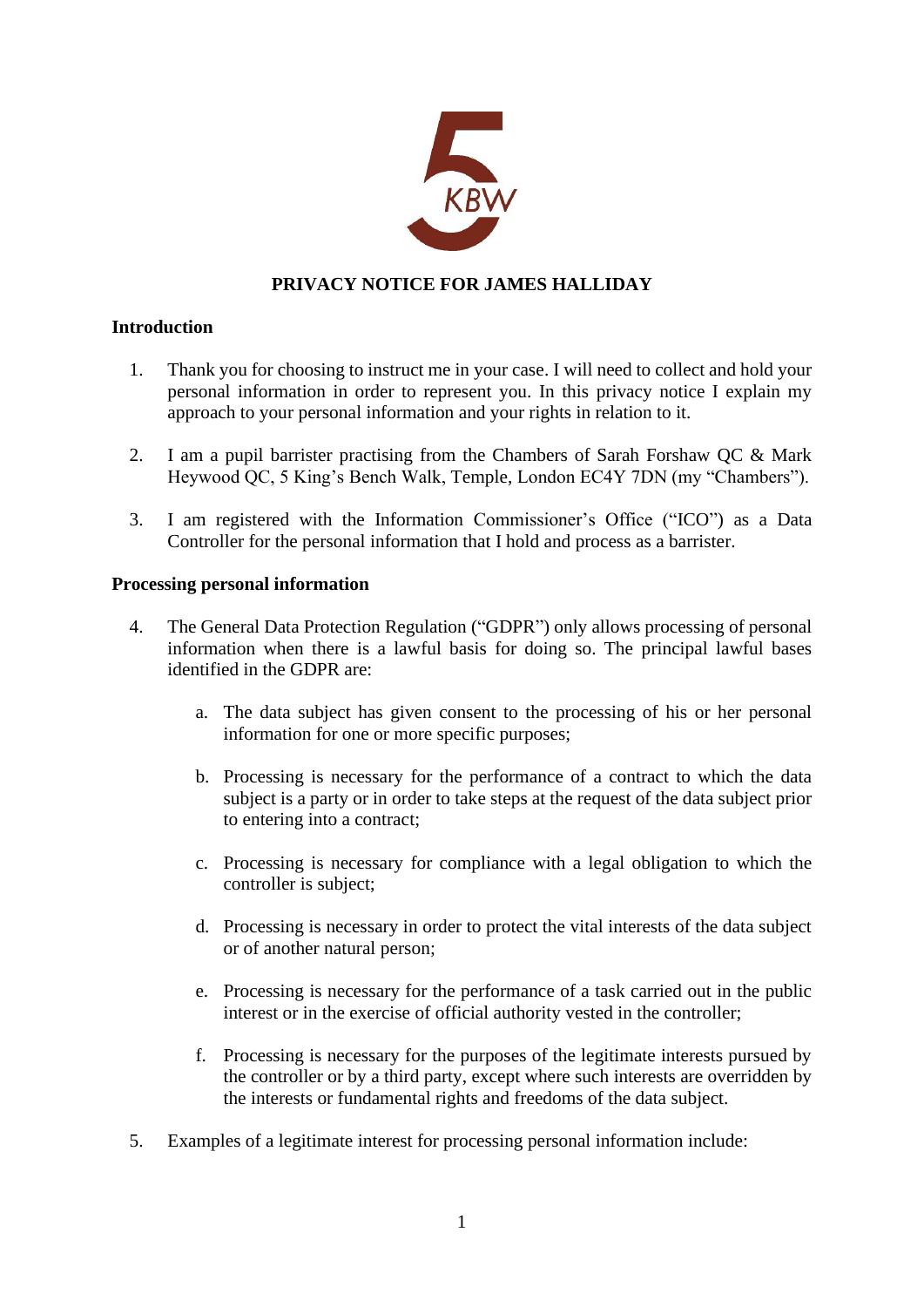- a. Where there is a relevant and appropriate relationship between the data subject and the controller in situations such as where the data subject is a client or in the service of the controller;
- b. Processing for direct marketing purposes;
- c. Processing to prevent fraud;
- d. Transmitting personal data within a group of undertakings for internal administrative purposes, including the processing of clients' or employees' personal data;
- e. Where necessary and proportionate for the purposes of ensuring network and information security;
- f. Reporting possible criminal acts or threats to public security.
- 6. Certain categories of personal data are more sensitive, and so they require more protection. These are known as Special Categories under the GDPR and are:
	- a. Personal data which reveal racial or ethnic origin, political opinions, religious or philosophical beliefs, or trade union membership;
	- b. Genetic data or biometric data for the purpose of uniquely identifying an individual; and
	- c. Data concerning health or data concerning a person's sex life or sexual orientation.
- 7. Processing of Special Categories of personal data may be permitted under the GDPR where, for example:
	- a. The Data Subject has given explicit consent to such processing for one or more specified purposes;
	- b. Processing is necessary to protect the vital interests of the Data Subject or of another individual where the Data Subject is physically or legally incapable of giving consent.
	- c. The Data Subject has manifestly made such data public;
	- d. Processing is necessary for the establishment, exercise or defence of legal claims or whenever courts are acting in their judicial capacity;
	- e. Processing is necessary for reasons of substantial public interest;
	- f. Processing is necessary for the purposes of carrying out the obligations and exercising specific rights of the Data Controller or of the Data Subject in the field of employment law.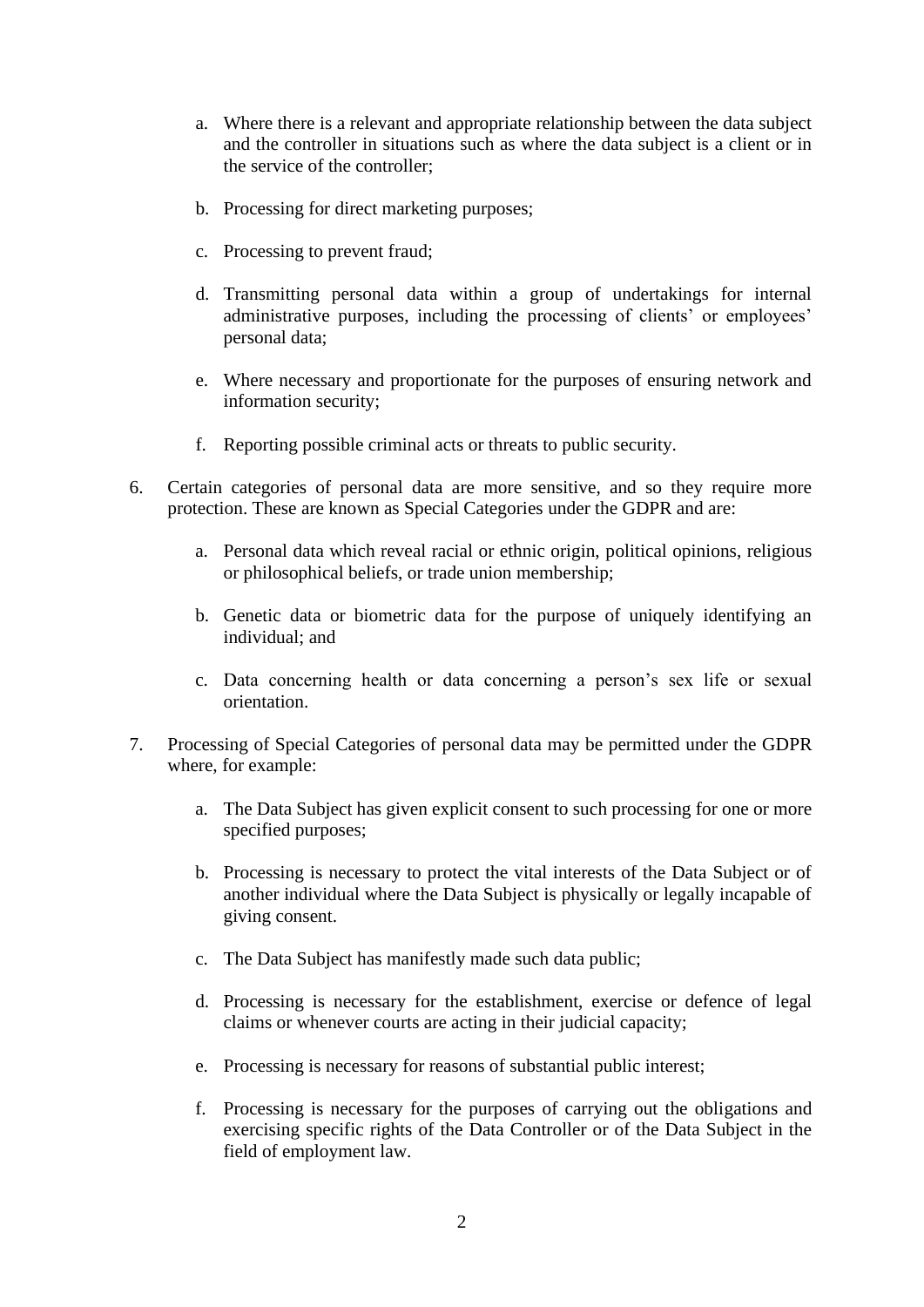- 8. I may use your personal information for a number of purposes including, but not limited to:
	- a. Communicating with you;
	- b. Providing you with legal advice and representation;
	- c. Assisting in the training of pupil barristers supervised by members of Chambers;
	- d. Investigating and addressing your complaints;
	- e. Responding to legal proceedings relating to your use of my services.
- 9. One or more lawful bases, legitimate interests or purposes may apply when I process your personal information.
- 10. As my client, examples of lawful bases may be performance of a contract between us for the provision of legal services, consent and/or a legitimate interest in processing their personal information for the purposes of providing you with legal advice and/or representation. Processing may also be necessary for the exercise or defence of legal claims.
- 11. If you use my Chambers' website, examples of lawful bases may be consent and/or direct marketing purposes and/or for ensuring network and information security.

## **What information I collect**

- 12. I may collect a variety of personal information, including but not limited to:
	- a. Name;
	- b. Telephone number;
	- c. Address;
	- d. Email;
	- e. Date of birth.
- 13. Please note it is up to you to choose how much personal information you disclose to me. However, if you do not provide certain information, this may limit the legal services which I am able to provide to you.

## **Cookies**

14. One way in which my Chambers' website collects personal information is by use of "cookies".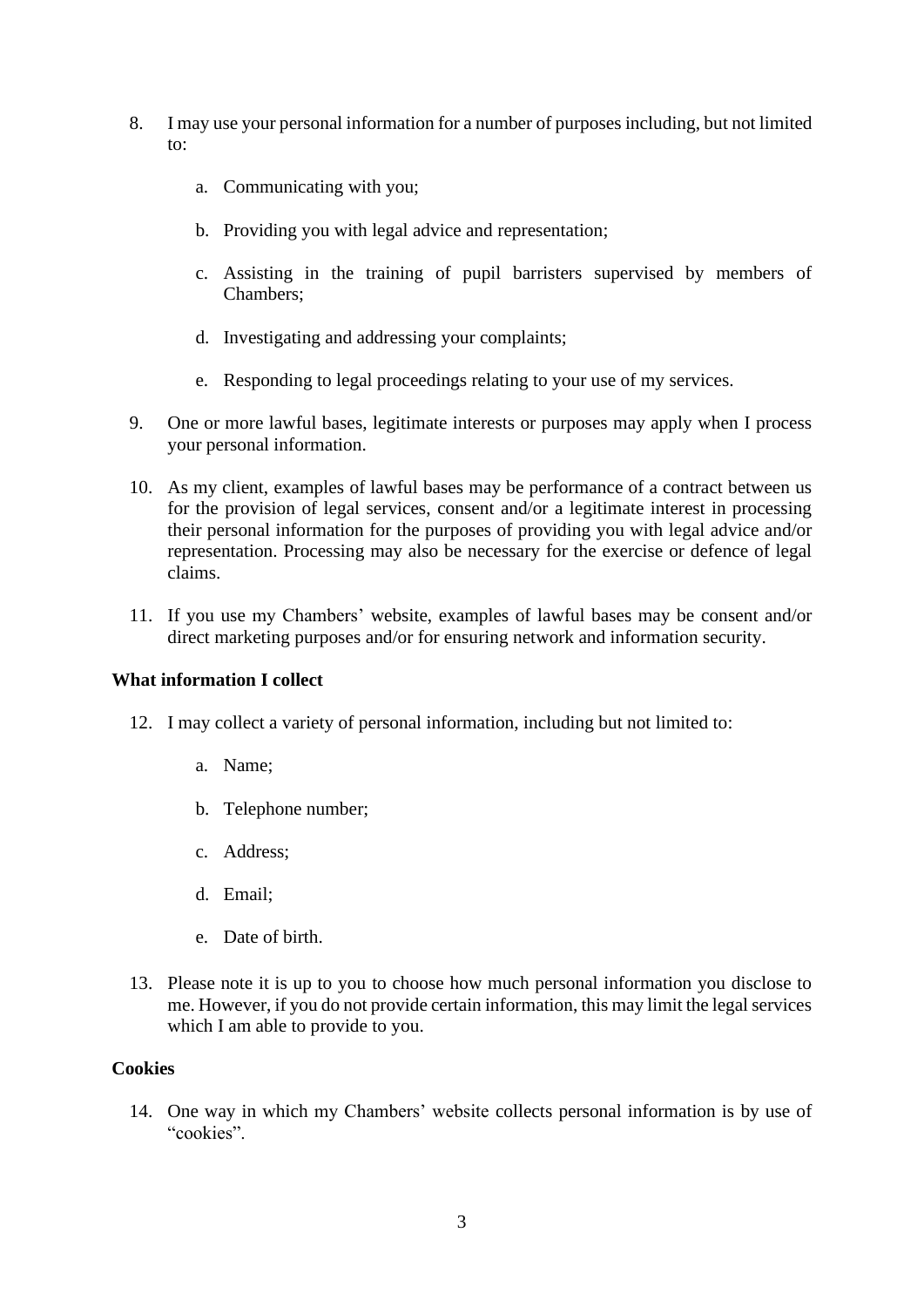- 15. "Cookies" are small text files placed in the memory of your browser or device when you visit a website or view a message. Cookies allow a website to recognise a particular device or browser.
- 16. My Chambers uses Google Analytics cookies on our website to analyse our website traffic.
- 17. My Chambers also uses a Twitter cookie so that you can easily follow our tweets.

#### **Retention of personal information**

18. I retain personal information for as long as I need it, which in most cases will be a minimum of seven years. When I no longer need it, your personal information will be securely destroyed.

#### **Security of personal information**

19. Chambers promotes a high standard of information security by a combination of technical measures and training for our barristers and staff.

## **Data transfers**

- 20. I list below common examples of people with whom I may share your personal information, where it is proper to do so:
	- a. Chambers' clerking and administrative staff;
	- b. Other barristers in Chambers who may be instructed to cover a case;
	- c. Instructing solicitors;
	- d. Opposing counsel and the court, for the purposes of resolving a case, for example;
	- e. A pupil barrister under the supervision of a member of Chambers;
	- f. Regulatory authorities in the event of a complaint; and
	- g. Anyone you ask me to share your information with.
- 21. I do not transfer personal data outside the European Economic Area unless I am satisfied that there are appropriate safeguards in place.

# **Your rights**

- 22. In this section I summarise your rights as a Data Subject under the GDPR. You can find out more about your rights from the Information Commissioner's Office's website at [https://ico.org.uk.](https://ico.org.uk/)
- 23. Data Subjects have the following rights under the GDPR: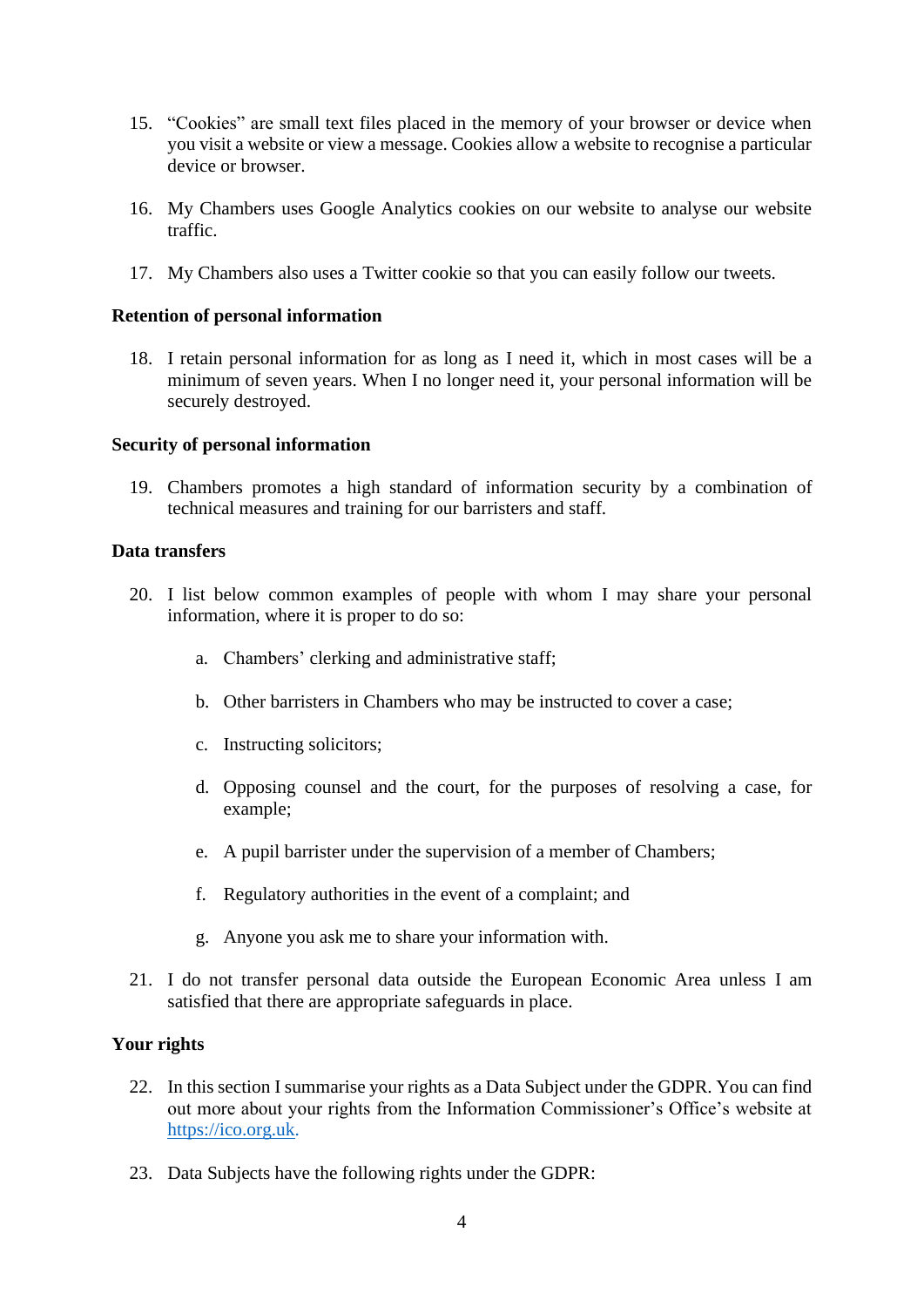- a. A right to be informed about the personal information held by a third party about them and the purposes for which they process it;
- b. A right to access a copy of any information processed by a third party which contains their personal data – this is known as a Subject Access Request;
- c. A right to object to the processing of personal data, for example, for direct marketing;
- d. A right to object to decisions being taken solely by automated means by third parties who hold their personal data;
- e. A right in certain circumstances to have inaccurate personal data held by a third party rectified, blocked, erased or destroyed;
- f. A right to claim compensation for damages suffered by the Data Subject as a result of a breach of the GDPR; and
- g. A right to move their data from one Data Controller to another.

## **Your Information**

24. You may request access to, correction of, or a copy of your information by contacting our Chambers Administrator, Nicki Crew, by email at [nicki@5kbw.co.uk.](mailto:nicki@5kbw.co.uk)

## **Marketing**

25. You may opt out of receiving emails and other messages from me by contacting our Chambers Administrator, Nicki Crew, by email at [nicki@5kbw.co.uk.](mailto:nicki@5kbw.co.uk)

## **Right to Complain**

- 26. I take any complaints about my collection and use of personal information very seriously.
- 27. If you think that my collection or use of personal information is unfair, misleading or inappropriate, or have any other concern about my data processing, please raise this with me in the first instance.
- 28. To make a complaint, please contact our Chambers Administrator, Nicki Crew, by email at [nicki@5kbw.co.uk.](mailto:nicki@5kbw.co.uk)
- 29. Alternatively, you can make a complaint to the Information Commissioner's Office:
	- a. By Post: Information Commissioners Office, Wycliffe House, Water Lane, Wilmslow, Cheshire SK9 5AF
	- b. At the ICO Website: <https://ico.org.uk/make-a-complaint/>